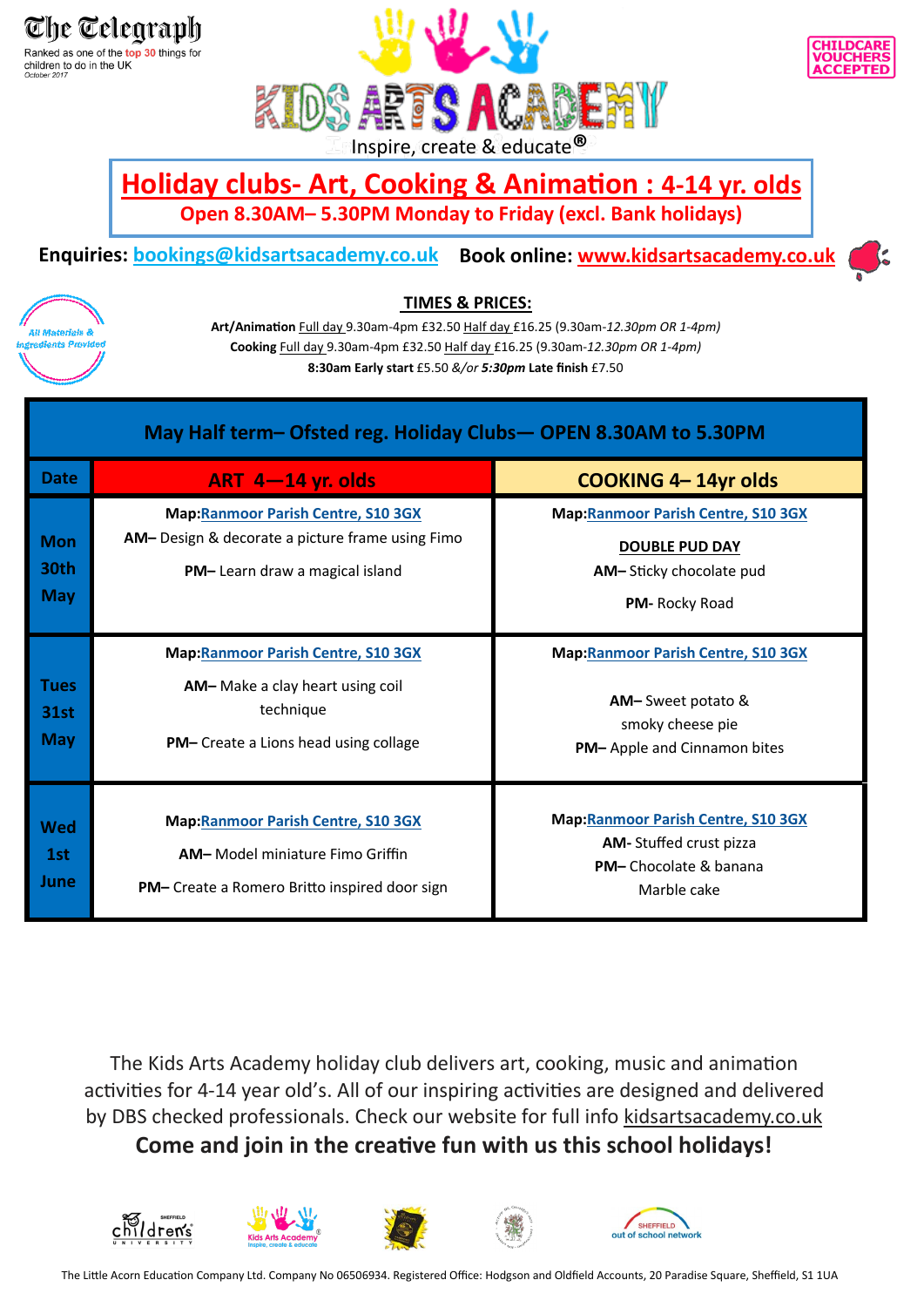The Telegraph Ranked as one of the top 30 things for

children to do in the UK<br>
October 2017







# **Open 8.30AM– 5.30PM Monday to Friday (excl. Bank holidays)**

#### **Open for 4-14 year olds**

### **[www.kidsartsacademy.co.uk](https://kidsartsacademy.co.uk/)**

#### **TIMES & PRICES:**

**Art/Animation** Full day 9.30am-4pm £32.50 Half day £16.25 (9.30am-*12.30pm OR 1-4pm)*  **Cooking** Full day 9.30am-4pm £32.50 Half day £16.25 (9.30am-*12.30pm OR 1-4pm)*  **8:30am Early start** £5.50 *&/or 5:30pm* **Late finish** £7.50

#### **Book online: [www.kidsartsacademy.co.uk](http://www.kidsartsacademy.co.uk)  Enquiries: [bookings@kidsartsacademy.co.uk](mailto:bookings@kidsartsacademy.co.uk)**

|       |                                                                                   | <b>Week 1. Venue: Tapton</b>                                                             |                                               |
|-------|-----------------------------------------------------------------------------------|------------------------------------------------------------------------------------------|-----------------------------------------------|
| Date  | <b>ART-Theme: Mythical Creatures</b>                                              | <b>COOKING</b>                                                                           | <b>ANIMATION/</b><br><b>ART 10-14 YR OLDS</b> |
| 25/07 | <b>AM-</b> Create an ancient adventure map<br>PM-Learn to draw a Manga style Yeti | AM- Baked Spaghetti<br>PM-Bakewell tart tray bake                                        | TBC.                                          |
| 26/07 | AM- Create magical phoenix collage<br>PM-Learn to draw and paint a Unicorn        | <b>DOUBLE PUD DAY:</b><br><b>AM-</b> Chocolate cookies<br><b>PM-Apple strudel bites</b>  | <b>TBC</b>                                    |
| 27/07 | AM- Create an enchanted pendant (in Fimo)<br>PM-Learn to draw an Ugly Ogre        | AM-Homemade Stuffed crust pizza<br>PM-Chocolate & orange cake                            | TBC.                                          |
| 28/07 | AM- Create a magical lantern<br>PM-Learn to draw a cartoon style woodland<br>elf  | AM-Cheese & tomato bomb bread<br><b>PM-</b> Mars Bar rice crispies cakes                 | TBC.                                          |
| 29/07 | AM-Create a clay dragon<br>PM- Learn to draw & paint a dragon in neon<br>colours  | <b>DOUBLE PUD DAY:</b><br>AM-Vanilla & raspberry<br>cheesecake<br><b>PM-Madeira cake</b> | TBC                                           |

# **Week 2. Venue: Tapton**

| Date         | <b>ART-Theme: Amazing animals!!</b>                                                                                             | <b>COOKING</b>                                                                                                         | <b>ANIMATION/</b><br><b>ART 10-14 YR OLDS</b> |
|--------------|---------------------------------------------------------------------------------------------------------------------------------|------------------------------------------------------------------------------------------------------------------------|-----------------------------------------------|
| <b>80/TO</b> | <b>AM-</b> Create a Lion's head mask<br>PM-Learn to draw a tiger's face using charcoal                                          | AM-Homemade pizza<br>PM-Rocky Road                                                                                     | <b>TBC</b>                                    |
| 02/08        | AM-Print a bag using camouflage prints<br>PM-Learn to draw and paint a jaguar<br>in the jungle                                  | <b>DOUBLE PUD DAY:</b><br><b>AM-</b> Chocolate Button & Vanilla<br>Cheesecake<br>PM- Raspberry & Almond sponge<br>cake | <b>TBC</b>                                    |
| 80/80        | AM-Design & decorate a mirror in animal print<br>PM- Learn to draw a family of alarming cartoon<br>Llamas                       | AM-Veggie Lasagne<br><b>PM-Chocolate Brownies</b>                                                                      | <b>TBC</b>                                    |
| 80/10        | AM-Learn to make jungle animals in Fimo<br>PM-Learn to draw a howling wolf                                                      | <b>AM-Mozzarella Pasta</b><br>PM-Jammy raspberry sponge cake                                                           | <b>TBC</b>                                    |
| 80/50        | AM-Create a clay animal pot<br><b>PM-Learn to draw a jungle scene-with hippos,</b><br>elephants, snakes, monkeys and crocodiles | <b>DOUBLE PUD DAY:</b><br><b>AM-</b> Sweet Sticky noodles<br>PM-Chocolate cheesecake                                   | <b>TBC</b>                                    |







SHEFFIELD

out of school network

The Little Acorn Education Company Ltd. Company No 06506934. Registered Office: nougson and Oldfield Accounts, 20 Paradise Square, Sheffield, S1 1UA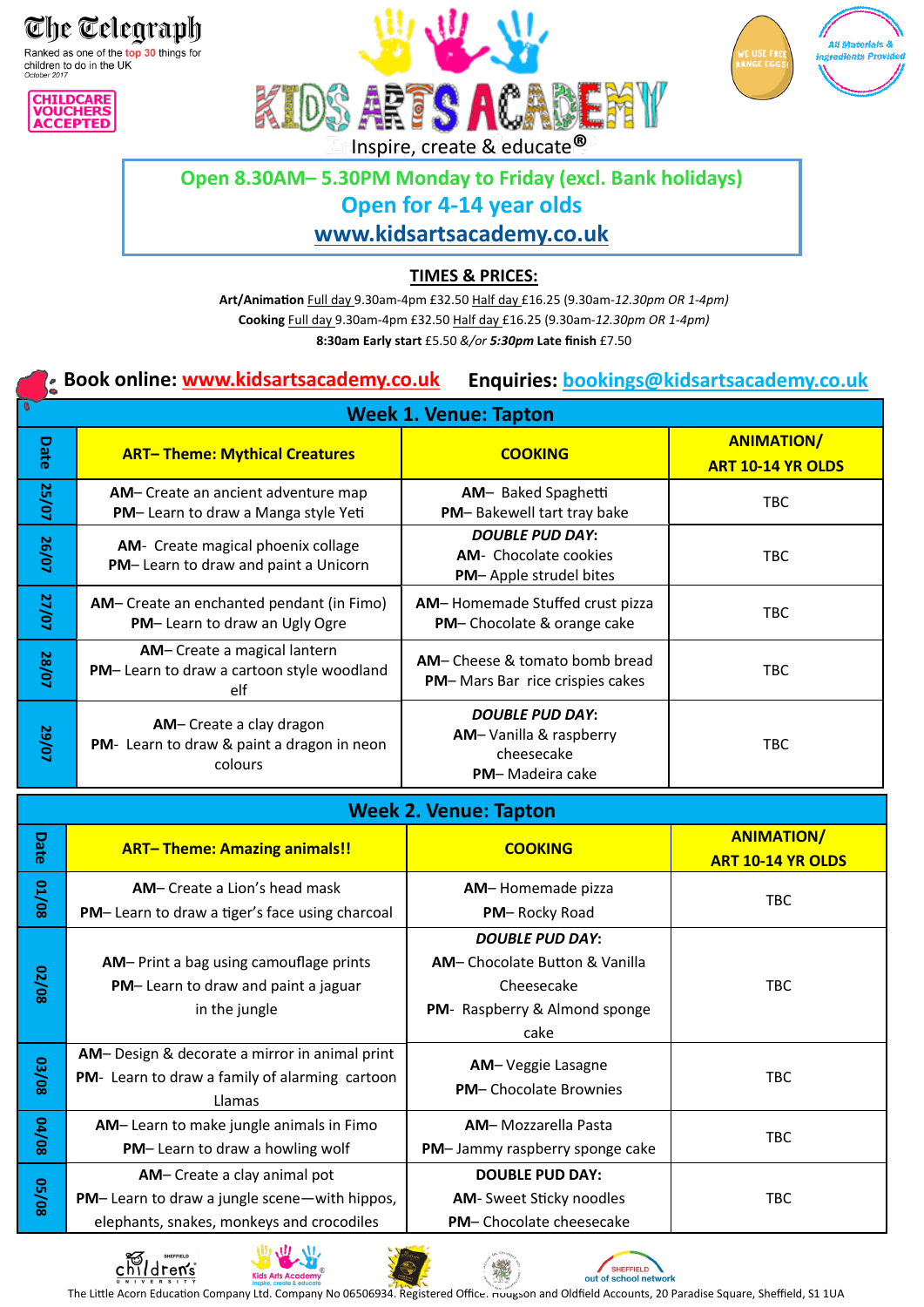

|                        | Week 3 - Venue: Tapton School, Sheffield & Lady Manners School, Bakewell, Derbyshire                                                                 |                                                                                                     |                                               |  |
|------------------------|------------------------------------------------------------------------------------------------------------------------------------------------------|-----------------------------------------------------------------------------------------------------|-----------------------------------------------|--|
| Date                   | <b>ART ACTIVITY - Theme Space &amp; beyond</b>                                                                                                       | <b>COOKING</b><br><b>ACTIVITY</b>                                                                   | <b>ANIMATION/</b><br>ART 10-14 YR OLDS        |  |
| 80/80                  | AM- Create a Fimo rocket & planet mars<br>PM-Learn to draw Manga style aliens                                                                        | AM-Homemade pizza<br>PM-Apple & Sultana swirl buns                                                  | <b>TBC</b>                                    |  |
| 80/60                  | AM- Create a spaceship control panel<br>PM-Learn to draw a rocket on the moon                                                                        | <b>DOUBLE PUD DAY:</b><br>AM-White chocolate & blueberry cake<br>PM-Strawberry & apple pastry wraps | <b>TBC</b>                                    |  |
| 10/08                  | AM-Create an alien head pop-up card<br>PM- Create a 'glow in the dark' painting of<br>the view of the earth from space                               | AM-Cheese & tomato Spanish tortilla<br>PM-Caramel Apple Loaf                                        | <b>TBC</b>                                    |  |
| <b>11/08</b>           | AM- Create an earth, sun and moon mo-<br>bile<br>PM-Learn to draw an alien tea party                                                                 | AM-Cheese & broccoli pasta<br>PM- Chocolate & vanilla marble cake                                   | <b>TBC</b>                                    |  |
| 12/08                  | AM-Create a clay alien themed pot<br>PM-Learn to draw an astronaut in space                                                                          | <b>DOUBLE PUD DAY:</b><br>AM-Chocolate & banana cake<br>PM- Cherry Berry Cake                       | <b>TBC</b>                                    |  |
|                        | Week 4 – Venue: Tapton School, Sheffield & Lady Manners School, Bakewell, Derbyshire                                                                 |                                                                                                     |                                               |  |
| Date                   | <b>ART-Theme: Under the sea</b>                                                                                                                      | <b>COOKING</b>                                                                                      | <b>ANIMATION/</b><br><b>ART 10-14 YR OLDS</b> |  |
| <b>15/08</b>           | AM-Learn to model a family of Clown fish<br>in Fimo (like Nemo!)<br>PM-Learn to draw an underwater city                                              | <b>AM-Pizza Swirls</b><br>PM-Banana & chocolate chip fairy buns                                     | TBC                                           |  |
| $\overline{16}$<br>င္တ | AM-Design & decorate a shark or dolphin<br>themed baseball cap<br>PM-Learn to draw a coral reef with an<br>octopus, turtle, shark and tropical fish. | <b>DOUBLE PUD DAY:</b><br>AM-Chocolate & banana cake<br>PM-Lemon drizzle cake                       | TBC                                           |  |
| 17/08                  | AM- Create a collage of a mermaid/<br>merman<br>PM-Learn to draw a pirate ship                                                                       | <b>AM-Calzone</b><br>PM-Sticky Chocolate & orange flapjack                                          | <b>TBC</b>                                    |  |
| <b>18/08</b>           | AM-Learn to make a clay dolphin<br>PM-Learn to paint creatures of the deep,<br>using neon paints                                                     | AM- Design & make a pizza<br>PM-Spiced apple cake                                                   | TBC                                           |  |
| <b>19/08</b>           | AM-Design & paint an ocean scene on a<br>plate in ceramic paints<br>PM- Create some sharky art                                                       | <b>DOUBLE PUD DAY:</b><br>AM-Chocolate & banana chip flapjack<br>PM-Syrup sponge                    | TBC                                           |  |

All of our inspiring activities are designed and delivered by DBS checked professionals. Come and join in the creative fun with us this school holidays!









The Little Acorn Education Company Ltd. Company No 06506934. Registered Office: Hodgson and Oldfield Accounts, 20 Paradise Square, Sheffield, S1 1UA